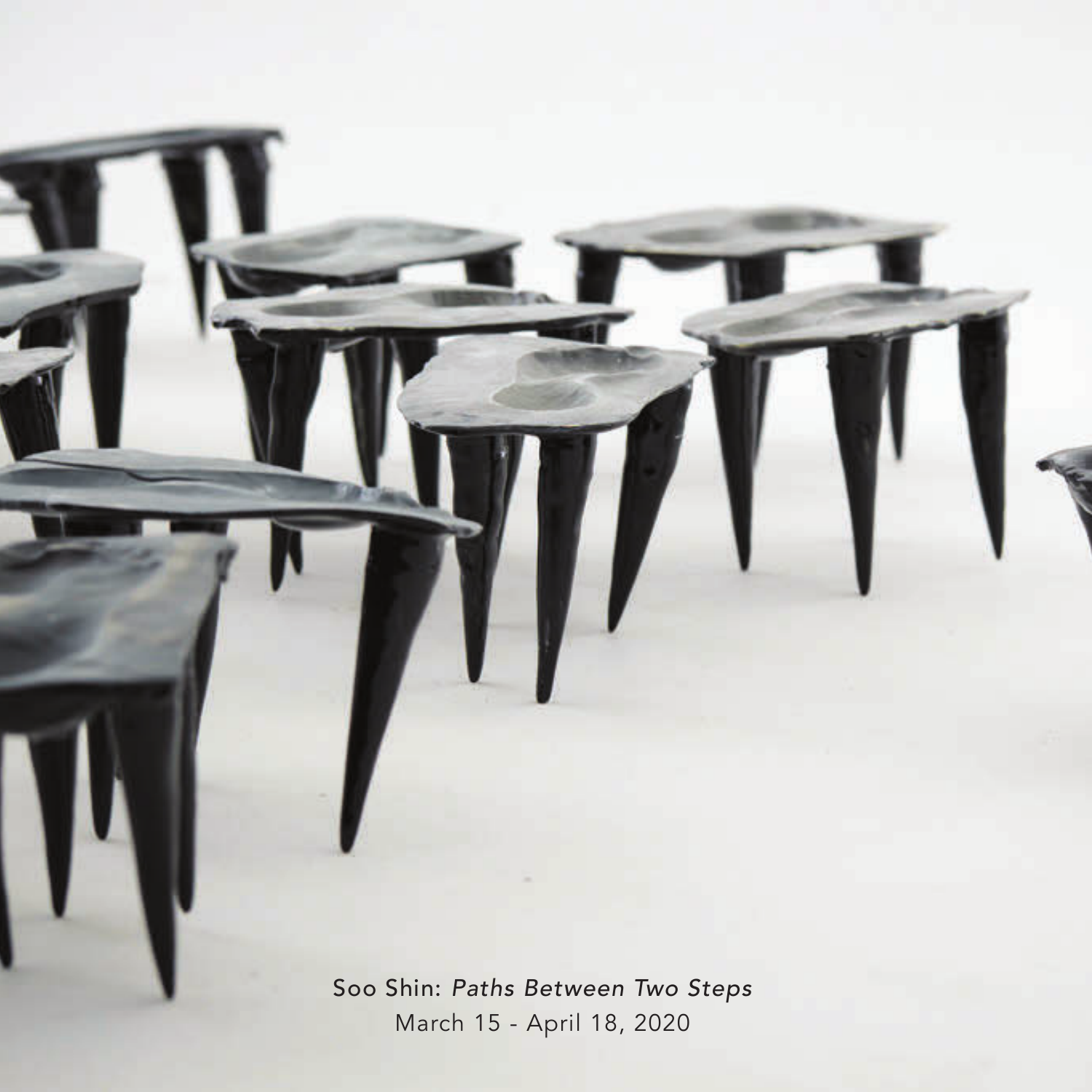## Soo Shin: *Paths Between Two Steps*

*Elizabeth Lalley*

In Louise Erdrich's short story *The Stone*<sup>1</sup> , a young girl, vacationing with her parents on an island in Lake Superior, encounters a smooth black stone in the woods surrounding the family's cabin. As she holds the object in her hands, the girl observes that the stone seems "owlish," or "blind;" on its surface are two symmetrical hollows, like eye sockets, scoured by water over time. There is nothing outwardly remarkable about it—the stone is a stone—but it gives the girl a strange sense of being seen or known by something outside of herself, not through literal sight but from a different kind of vision.

The girl takes the stone home, sleeps with it beside her bed, and feels that "everything [is] understood." We are never told precisely what has been understood; it can't be known to us at all. The stone stays in the girl's life, through college, marriage, her career as concert pianist, divorce, and eventual death. It sits on shelves and in drawers, it rests on the piano during every performance, a fixture in each home, and for each new self the woman becomes over her lifetime. At some moments, the stone soothes her; at others, it unsettles her. All the while, the stone remains a stone—eyeless, smooth, and solid—quietly helping the woman examine parts of her life that are beyond reach from others.

I think of Erdrich's tale of the silent correspondence between girl and stone whenever I encounter Soo Shin's sculptures. In their muted palette of blacks and steely greys, Shin's sculptures feel like they contain something beyond the surface that we aren't able to see, like looking into a deep well or dark lake. The artist has described her practice as "searching for something with my eyes closed, "<sup>2</sup> calling upon an acute sense of trust or vulnerability in the pursuit of making. The subjects that hold Shin's attention are likewise "unseeable," existing not as physical entities, but as ineffable psychological



Soo Shin, *Place #9*, 2020, steel, glazed stoneware, 42 x 24 x 9 inches.

experiences, like the struggle between faith and doubt, or attempts to trust in things that can't be proven.

Shin creates sites as much as sculptures that resist direct representation or narrative. She works as if she were feeling her way through the dark and, through touch, discovering

<sup>1</sup> Louise Erdrich, "The Stone," *The New Yorker*, Sept. 9, 2019.

<sup>2</sup> Soo Shin profiled by Maria Girgenti, "Breakout Artists 2015: Chicago's Next Generation of Image Makers," Newcity Art, 2015.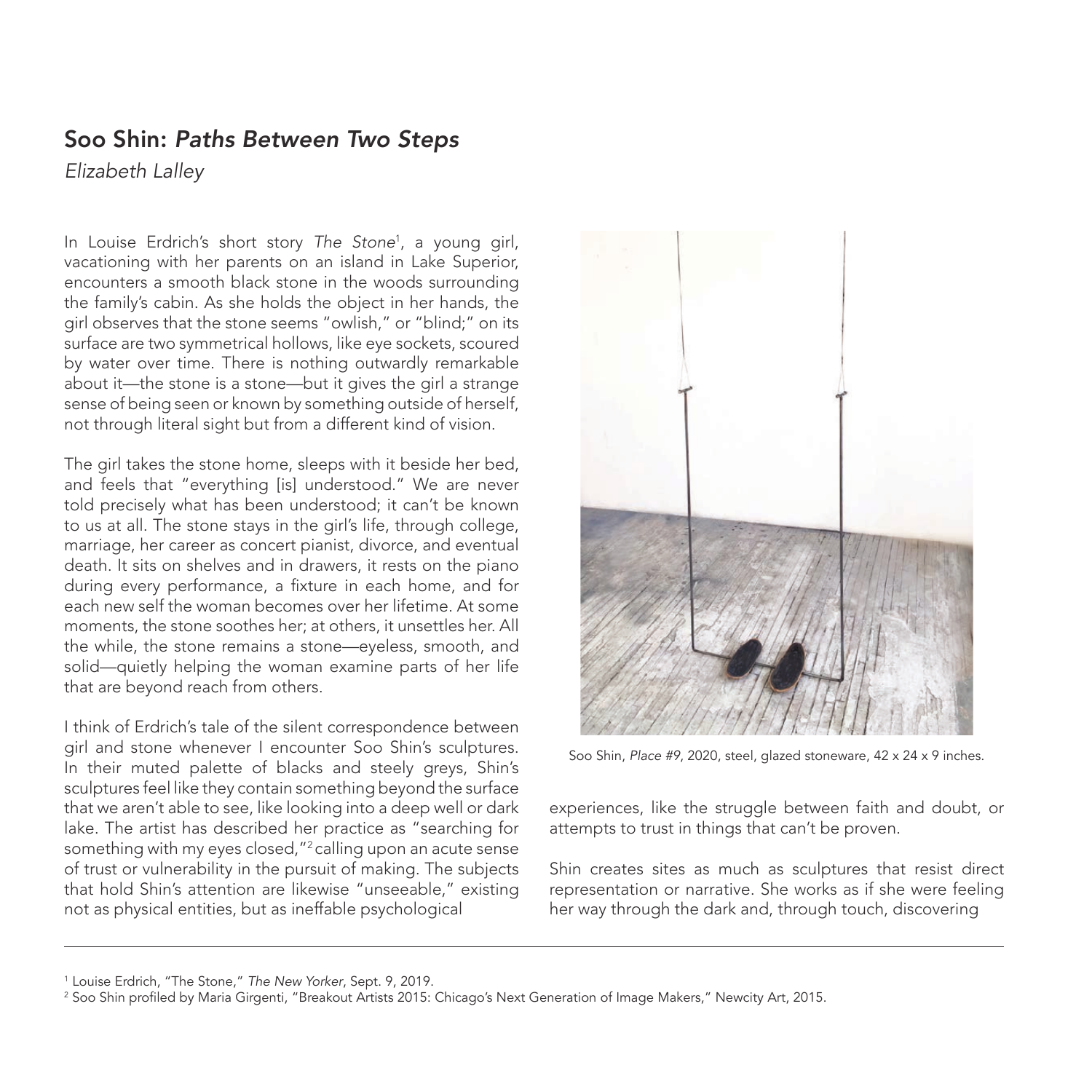certain motions, textures, or forms. Relying on elemental materials like wood, metals, and ceramic, the artist's abstract works project a weighted stillness and an irreducible quality; in this, they evoke the vastness of our own uncertainties, projections, and inner mysteries. Shin translates psychological states of doubt and unknowing into metaphorical gestures, but her expansive subject matter is rendered intimately, in forms that feel familiar and proportional to our own bodies steps we could imagine resting our feet on; grooves that our hands might touch; arrangements of objects that might sit on a table in our home. Our recognition of something of our inner lives in these enigmatic forms is enhanced by the works' slight reflective qualities, alluding to the idea of an inner void being projected back to us through the object at hand.

Shin's "Invincible Summer (Return to Tipasa)," comprises two large steel panels and a small monitor displaying flickering lights. On a summer night, Shin recorded the movements of fireflies blinking brightly through the heavy, humid air. Later, she plotted each flicker on the flies' paths to create a kind of temporal map, which she then transferred to the steel panels. Using a plasma cutter, Shin removed every "blink," creating empty spaces where the bodies of light once existed. Yet the diptych's title, taken from a 1952 essay by Albert Camus, calls upon warmth—or light—as an embodied or psychological state, even when the outer elements are in opposition to it. "In the middle of winter," Camus writes, "I at last discovered that there was within me an invincible summer."3 As we peer into the empty spaces in Shin's work, the physical absence that we face amplifies an imagined or projected light conjured in our minds. The presence of warmth becomes internalized and subjective—imagined, but no less strongly felt or known.

Like the symmetrical eye-like hollows in Erdrich's stone that suggest seeing and being seen, Shin's sculptures exhibit bodily traces or impressions that invite us to correspond with them, to imagine them as structures or supports for our own psychological states. Possessing an "ineffable gravity," to use Erdrich's words, the works seem to acknowledge the difficulty of articulating why a particular object may affect us the way it does. Maybe it's the shape of the thing or the way our eyes



Soo Shin, *Invincible Summer (Return to Tipasa)*, 2020, steel, wood, primer, tv monitor, 54 x 38 inches.

move across it, how we imagine it would feel to run our hands across its surface. What it might feel like to live with it in proximity to us for many years, through different moods and phases of life. Even in the installation *Grounds*, where we find the most literal traces of a body, Shin's work welcomes the broadness of our projections. Covering the floor of Gallery II, ceramic casts of Shin's own feet form the tops of dozens of small, four-legged sculptures whose pointed legs resemble large black thorns or spikes, organically bending slightly so that the sculptures appear precariously upright. Although the image of a footprint is stark and distinctive, its proliferation frees it from the idea that it belongs to a single identity or being. As an unruly, irregular group, the sculptures follow no single direction; in a sense, their paths lead nowhere. When we encounter them, however, they create a space for imagined possibilities, and remind us that standing between uncertain points is not the same as being lost.

<sup>3</sup> Albert Camus, "Return to Tipasa," *Summer*, 1954.